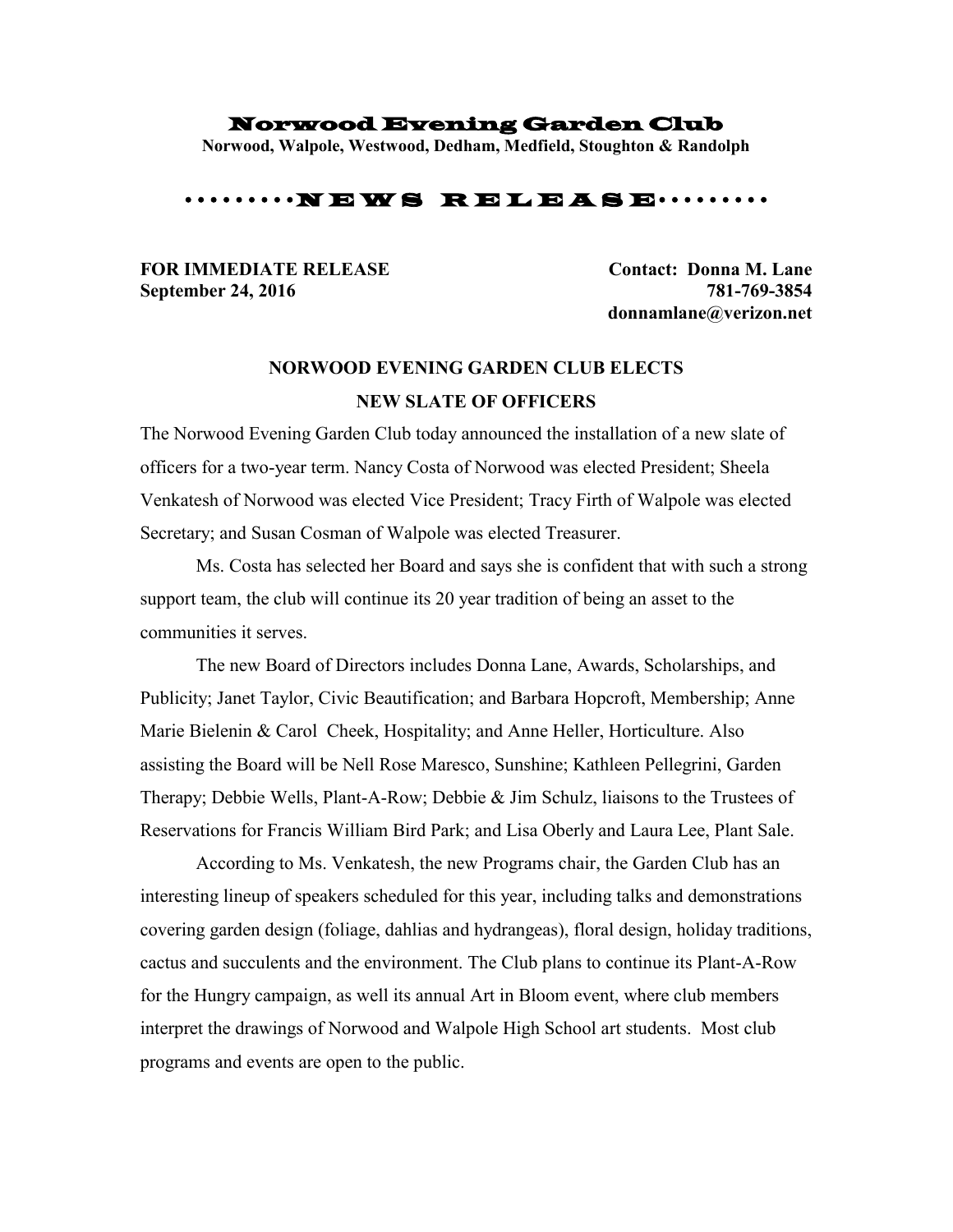In addition to offering a variety of entertaining and educational programs, the Club will continue its significant civic beautification efforts for the towns of Norwood and Walpole. The Club's most visible community contributions to date have been the design and care of the "Washington Street Corridor" which includes the beds in Norwood's Guild Square, the Round in Norwood Center, the corner of Cottage and Washington streets at the Common, Hawes Pool Park in South Norwood, and the beds at the entrance to Bird Park in Walpole. They will also care for the Walpole Library's rain garden.

Because the Club meets in the evening, it draws members from a number of towns – Norwood, Walpole, Westwood, Dedham and several others. The Club is celebrating its 20 year anniversary welcoming novices, experts and all levels in-between. "Membership is open to anyone who loves gardening and is willing to further the Club's goals," says Costa. "Our primary objectives are to encourage interest in all phases of home gardening, and to promote environmentally sound horticultural practices, civic beauty and the conservation of natural resources."

The Norwood Evening Garden Club has won many awards at the local, regional and national levels from the Garden Club Federation of Massachusetts, the New England Region of Garden Clubs, National Garden Clubs, Inc., the Boston and Newport Flower Shows and the Marshfield Fair. They have also won numerous awards from the Massachusetts Horticultural Society and an award of distinction from the Garden Club of America.

For more information about becoming a member of the Norwood Evening Garden Club or to learn about upcoming club programs, contact Donna Lane at 781-769-3854 or visit www.NorwoodEveningGardenClub.org.

### *Newly elected officers of the Norwood Evening Garden Club (from left to right):*